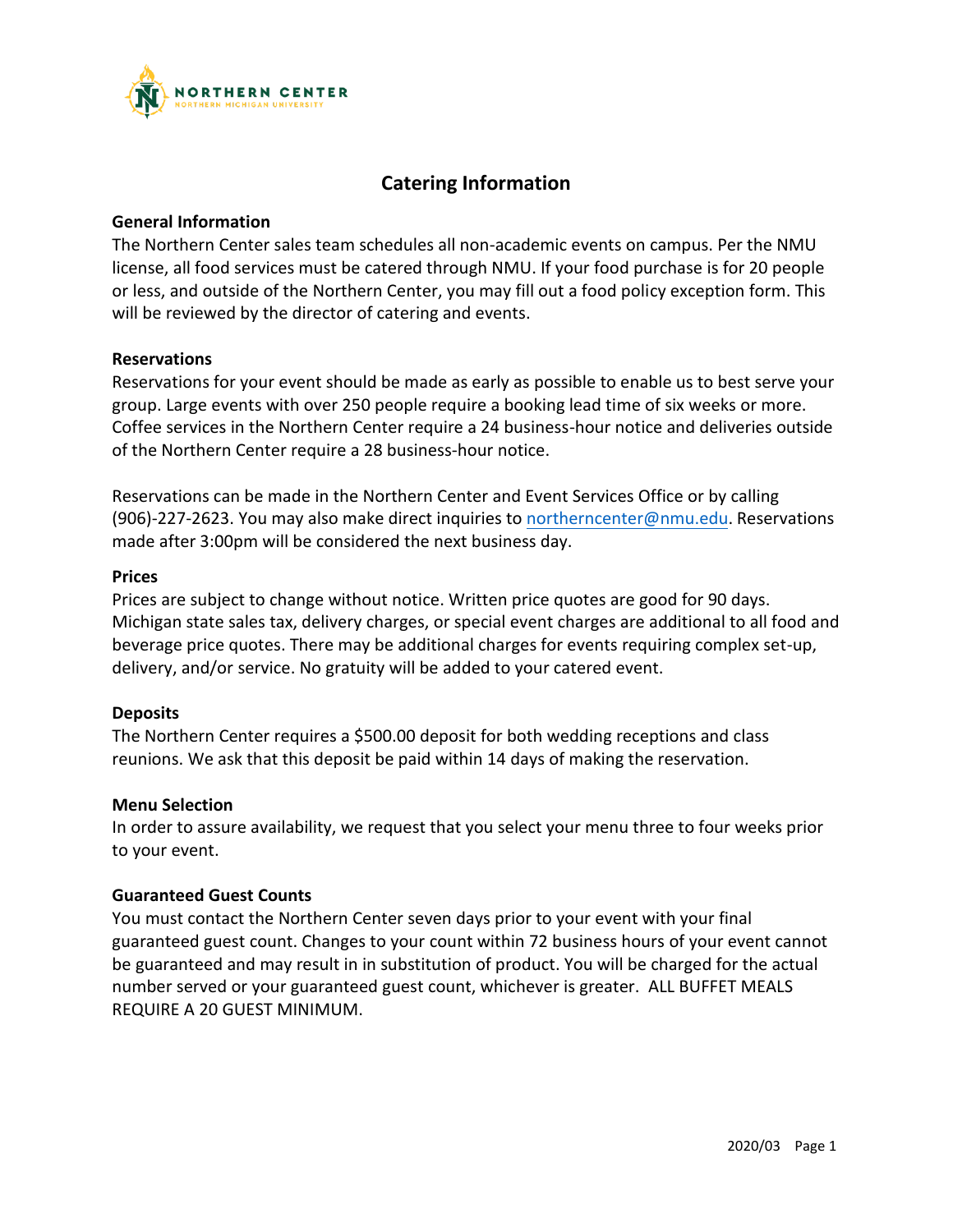

## **Time, Set-Up, Other Changes and Cancellations**

Cancellations require a seven working-day notice and will not result in any charges with exceptions to specialty products. Cancellations received less than five business days prior to the event will result in charges for the time, product, and labor incurred thus far. Events canceled on the day of will result in a full charge. The Northern Center remains open for business when NMU closes for inclement weather. Events booked on these days will not be affected by school closure.

#### **Service Time**

We will be ready to serve your meal at your requested time. In order to maintain food quality and sanitation standards, buffets, continental breakfasts and break snacks will not be set out longer than two hours.

### **Alcohol Policy**

The Northern Center adheres to the State of Michigan Liquor License provisions and related policies established by the University. **All alcohol must be ordered through the Northern Center.**

#### **Decorations**

Linen table cloths and napkins are included with served buffet meals. The Northern Center also offers additional services; contact the Northern Center sales team with inquiries. When decorating on your own or when using an outside decorator, please adhere to the following: no crepe paper, glitter, loose sequins, rice or confetti. All open flames are prohibited, candles in a votive are permitted. All decorations must be removed immediately following the event. Additional cleaning charges may be incurred for excessive circumstance.

#### **Excess Food**

Per the State of Michigan Health Department regulations, food and/or beverages not consumed during an event catered by the Northern Center cannot be taken off the premises. Items purchased for customer pick-up are the property of the customer and cannot be returned for credit.

#### **Billing**

The Northern Center offers convenient billing options including NMU departmental transfers and billing directly to an event or meeting planner. Forms of payment accepted are cash, check, credit card and department transfers. Please provide accurate billing information when booking an event. For chargers to an NMU account, provide department name, account number, customer name, and phone number. For a non-university account, please provide a name, billing address, phone number and any other relevant contact information. Payment is expected upon receipt of your bill. If your organization is tax exempt, please provide a completed Michigan Sales/Use Tax Certificate prior to your event.